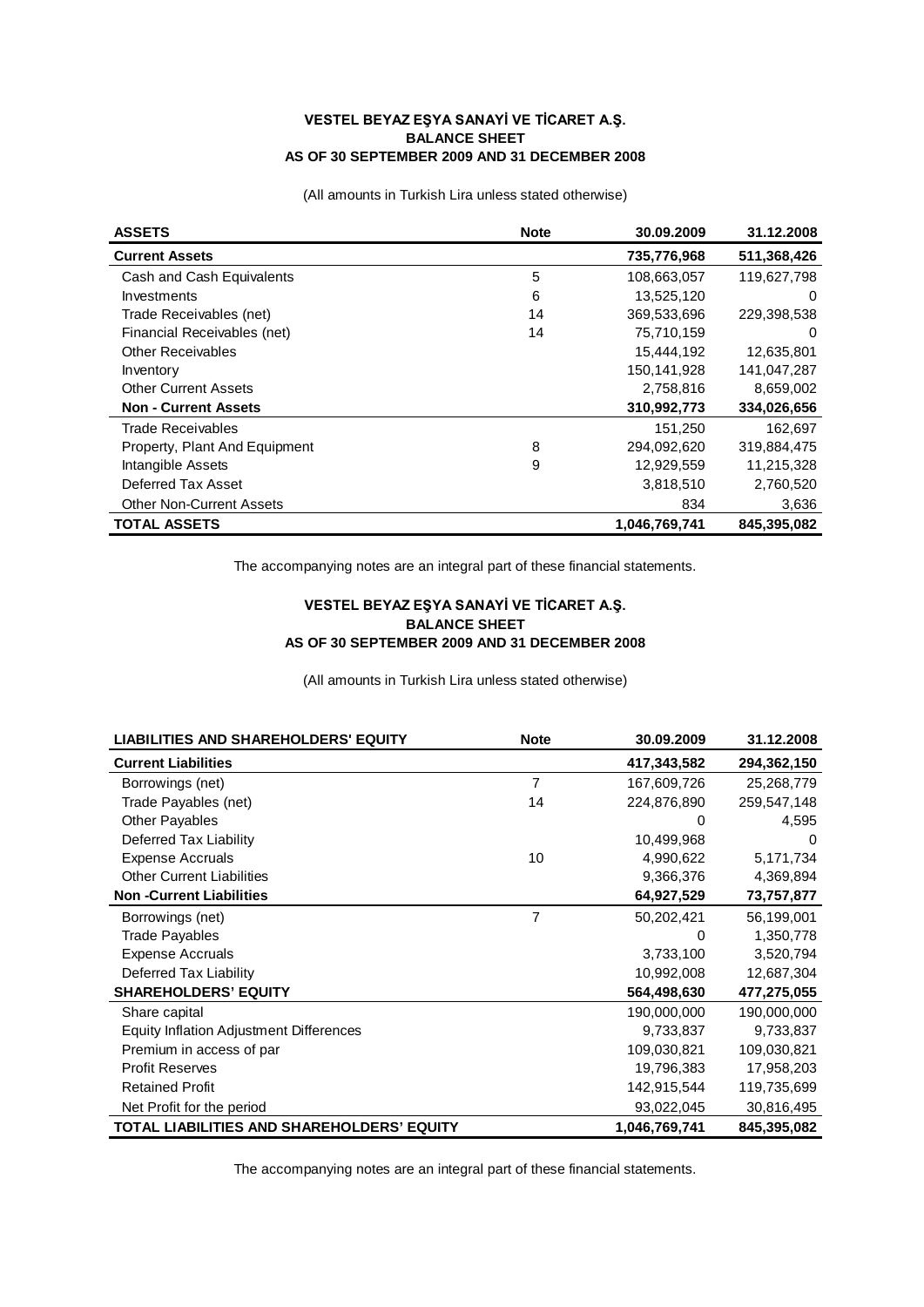## **VESTEL BEYAZ EŞYA SANAYİ VE TİCARET A.Ş. INCOME STATEMENT FOR THE NINE MONTH PERIOD ENDED 30 SEPTEMBER 2009**

(All amounts in Turkish Lira unless stated otherwise)

|                                          | <b>Note</b> | $01.01 -$<br>30.09.2009 | $01.01 -$<br>30.09.2008 |
|------------------------------------------|-------------|-------------------------|-------------------------|
|                                          |             |                         |                         |
| <b>BASIC OPERATING INCOME</b>            |             |                         |                         |
| Sales (net)                              | 4           | 969,890,220             | 960,405,379             |
| Cost of Sales (-)                        |             | (806,766,770)           | (859, 470, 133)         |
| <b>GROSS PROFIT</b>                      |             | 163,123,450             | 100,935,246             |
| Marketing and selling expenses           |             | (17, 475, 420)          | (18, 450, 729)          |
| General and administrative expenses      |             | (10, 216, 172)          | (11, 955, 658)          |
| Research and development expenses        |             | (5,927,571)             | (5,375,828)             |
| Other operating income                   |             | 5,465,080               | 6,240,401               |
| Other operating expense                  |             | (5,322,244)             | (1,892,468)             |
| <b>OPERATING PROFIT</b>                  |             | 129,647,123             | 69,500,964              |
| Financing Income                         | 11          | 106,112,124             | 44,443,735              |
| <b>Financing Expenses</b>                | 12          | (122, 557, 305)         | (55, 268, 543)          |
| <b>PROFIT BEFORE TAX</b>                 |             | 113,201,942             | 58,676,156              |
| Tax on income from continuing operations |             |                         |                         |
| Tax charge for the period                |             | (22, 933, 183)          | (11, 931, 530)          |
| Deferred tax income                      |             | 2,753,286               | (1,225,898)             |
| <b>NET INCOME FOR THE PERIOD</b>         | 13          | 93,022,045              | 45,518,728              |
|                                          |             |                         |                         |
| <b>EARNINGS PER SHARE (TL)</b>           |             | 0.49                    | 0.24                    |

The accompanying notes are an integral part of these financial statements.